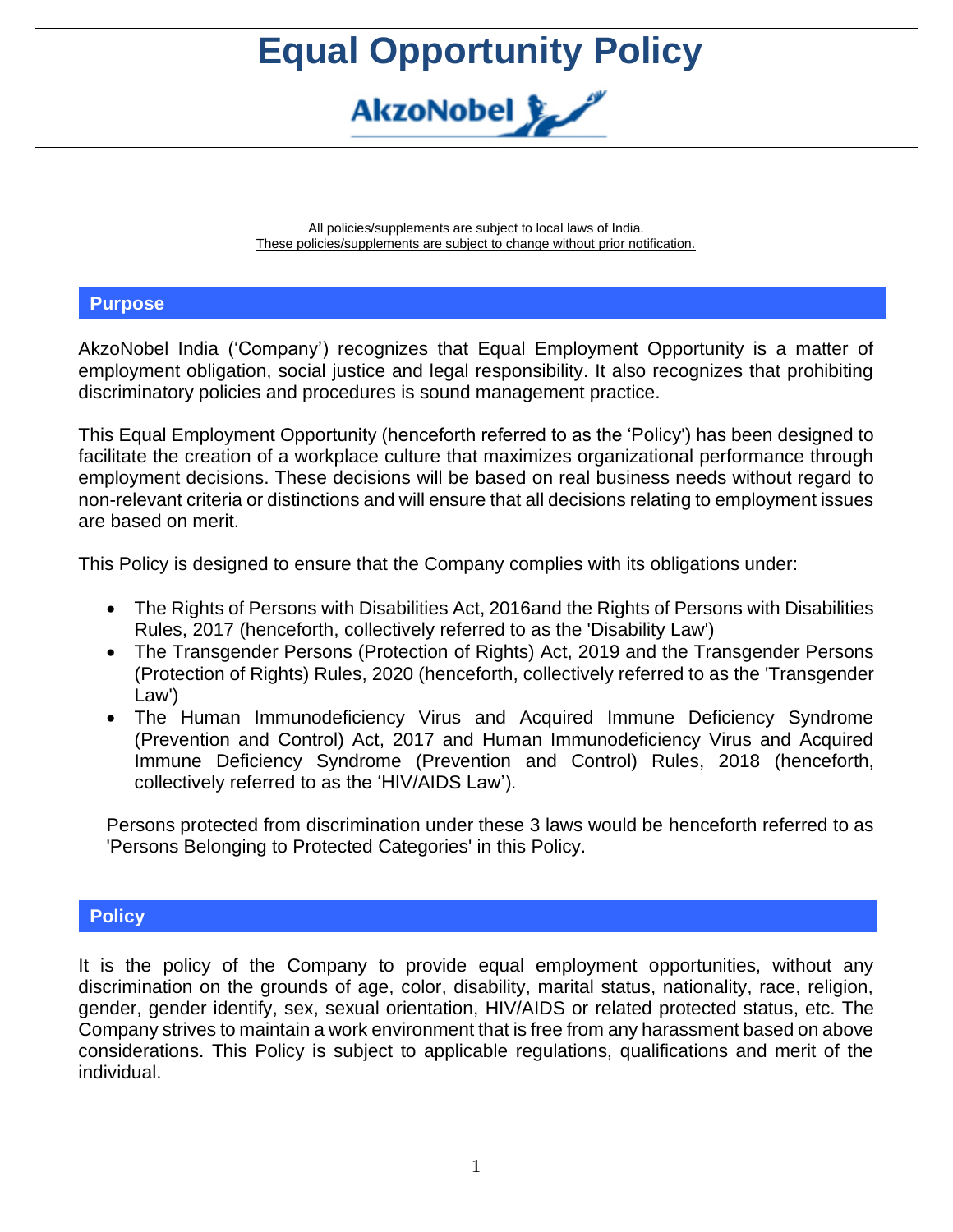It is the endeavor of the Company that this Policy is consistently applied throughout the period of employment of the individual right from the recruitment process till superannuation / exit, whichever is earlier.

This Policy shall cover all persons including any job applicants, FTE/Non-FTE, interns / trainees, as well as those employees who acquire disability or become HIV/AIDS affected (or qualify as 'protected persons' under the HIV/AIDS Act) during their work tenure.

#### **Equal Opportunity Statement**

In accordance with the Disability Law, Transgender Law and HIV/AIDS law, it is the Company's responsibility to ensure that the work environment is free from any discrimination against Persons Belonging to Protected Categories. Further, the Company will take all actions to ensure that a conducive environment is provided to Persons Belonging to Protected Categories to enable them to perform and excel in their role.

The Company would ensure a safe working environment, confidentiality and non-discrimination of HIV affected employees if any.

The Company is committed to providing systems and processes to ensure:

- That conducive facilities and amenities are provided to Persons Belonging to Protected Categories to enable them to effectively discharge their duties in the establishment.
- That provision is made for an accessible environment and of availability of assistive devices as required.
- That the designated Liaison/Complaints officer, in coordination with the Talent acquisition team, oversees the provision of required facilities/amenities including the process of recruitment for persons with disabilities & transgenders.
- That a grievance redressal mechanism for addressing matters related to the employment of or discrimination against Persons Belonging to Protected Categories is available.
- That if any grievance does arise and any instance of unlawful discrimination is brought up to the attention of the Liaison / Complaints Officer, the same is dealt with in a fair and equitable manner free from any discrimination, including concerns relating to selection of Person(s) Belonging to the Protected Categories, or training, promotion, appraisals, transfer posting, leave & preference in accommodation allocation etc. to persons with disability.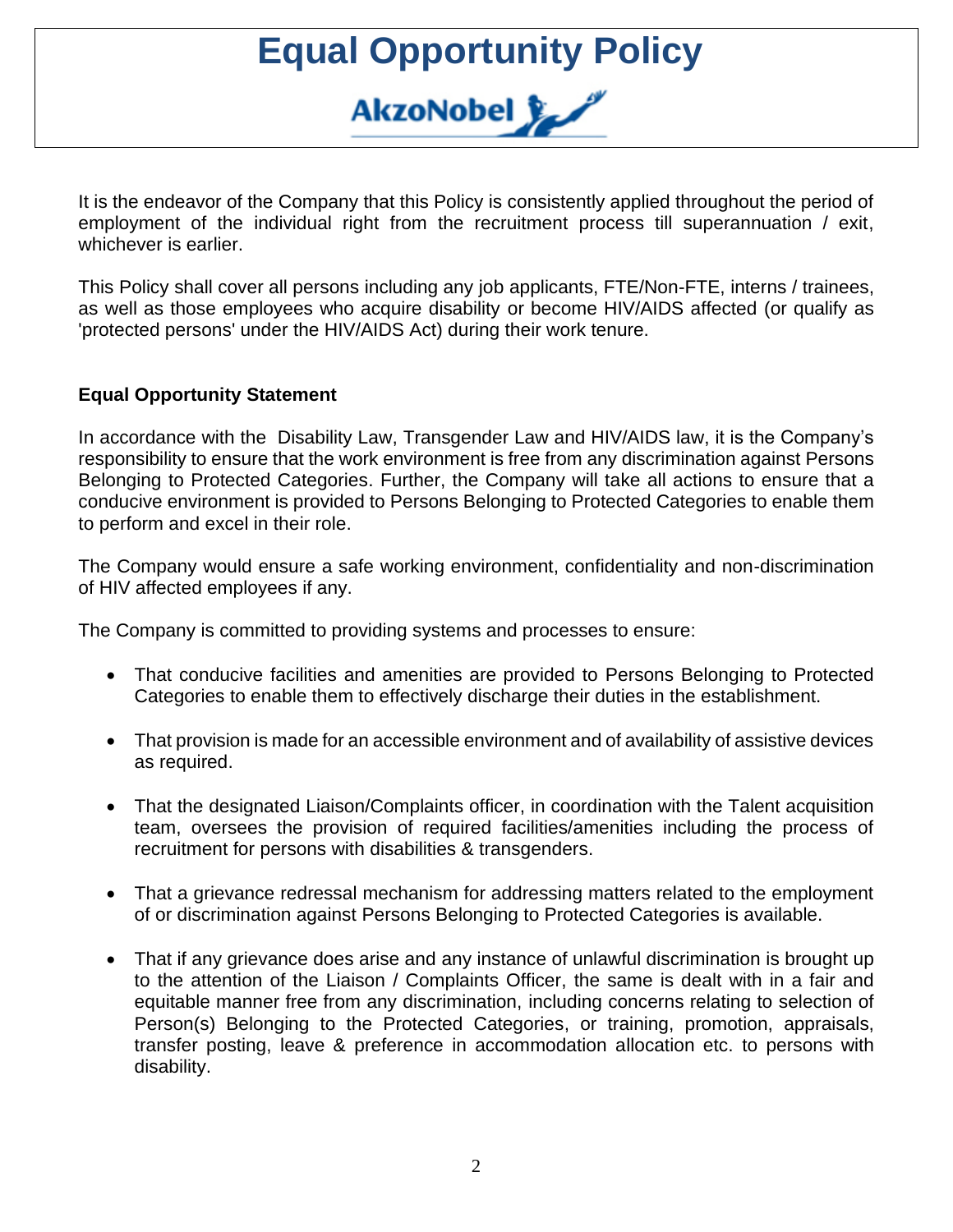- That the Liaison / Complaints Officer is responsible to resolve the filed complaint within 180 days from the date of receipt of the written complaint.
- That the unlawful discriminatory actions if proven, appropriate penal consequences will be decided by the country leadership team in accordance to the report filed by Liaison / Complaints Officer.
- That no opportunity is denied to Persons Belonging to Protected Categories merely on the ground of their protected characteristics.
- That suitable material will endeavor to include in Company publications, management conferences, and training courses wherever possible.
- That all recruitment literature and employment advertising will indicate that the Company is an Equal Opportunity Employer.
- That for HIV affected employees, the Company would endeavor to provide appropriate medical management to the extent possible.

#### **Facilities and Amenities for Persons with Disabilities and Transgenders:**

**(a) Physical Infrastructure**: The Company aims to ensure that its physical infrastructure (buildings, furniture, facilities and services in the building/campus and transportation) adheres to the accessibility standards as prescribed by the applicable laws and requirements of the persons with disabilities and transgenders. Any employee facing accessibility issues should report to the Liaison/Complaints Officer.

**(b) Digital Infrastructure**: The Company strives to ensure that all our documents, communication and information technology systems adhere to the accessibility standards. Any employee facing accessibility challenges can reach [local IT support team] or write to the Liaison/Complaints Officer.

**(c) Reasonable Accommodation**: The Company will make reasonable accommodations, whenever necessary, for qualified employees or job applicants, as per the applicable laws. Examples of reasonable accommodation may include (but are not limited to) acquiring or modifying equipment or devices, providing ergonomic work stations, providing technologies to assist blind or hearing-impaired individuals, providing flexible or remote working arrangements, modifying assessment and training materials, modifying work schedules, and reassignment to a vacant position. Employees or job applicants who require an accommodation should contact the respective Liaison Officer for providing the details of their requirements.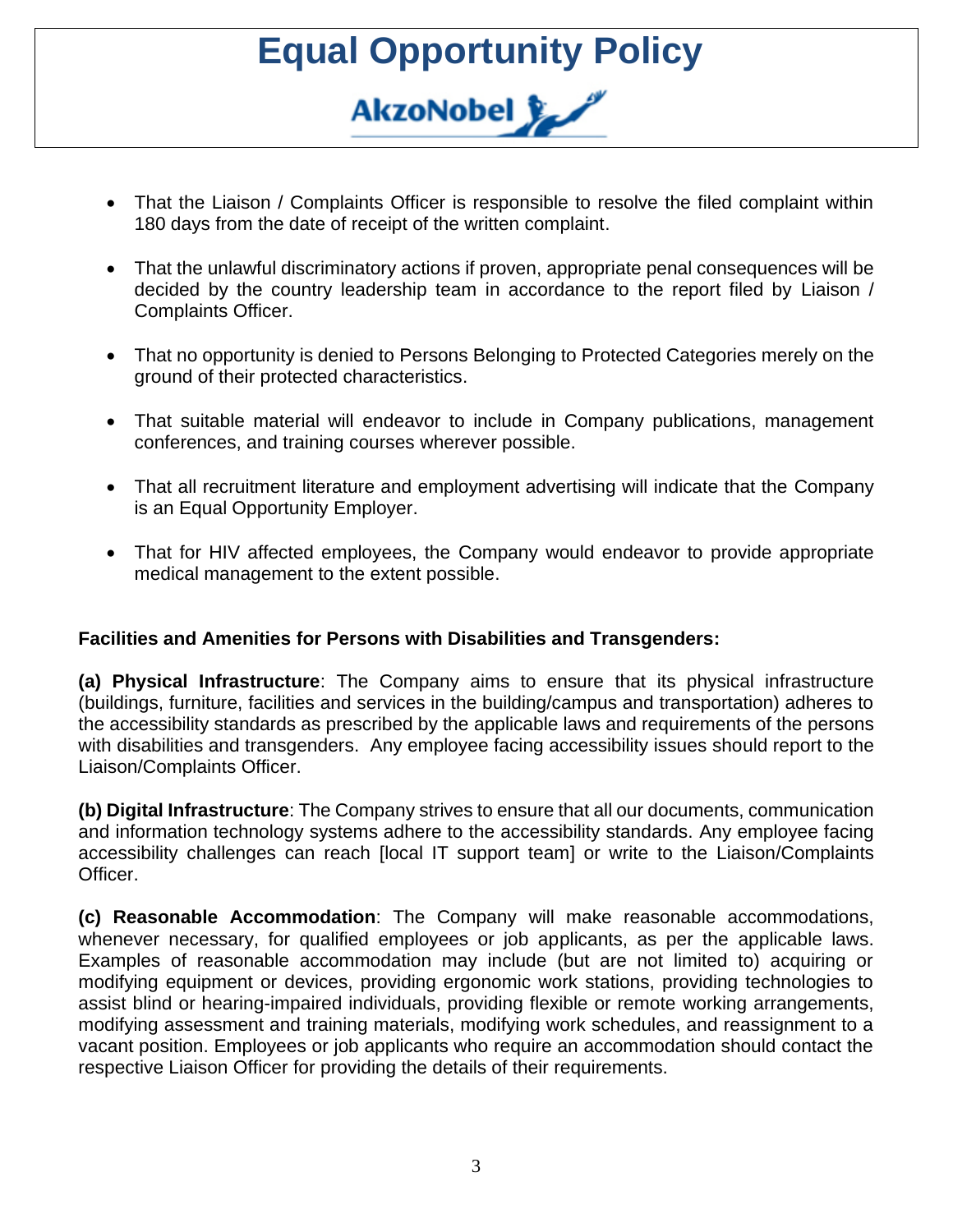**(d) Travel, Stay and Transport**: For business travel, employees will be provided safe and accessible modes of transport, guest houses and hotels. An employee can place a written/email request for this with the respective Liaison/Complaints Officer.

#### **List of Positions Identified**

In the Company, all positions are open for Persons Belonging to Protected Categories. The hiring is purely based on merit and the candidates are evaluated based upon their skill and competence.

#### **Manner of Selection**

Wherever possible, all vacancies will be advertised internally as well as externally. Selection criteria (job description and employee specification) will be kept under constant review to ensure that they are non-discriminatory and that they relate purely to the skills needed for the job and nothing else. Application forms will be made available in alternate formats, based on request.

#### **Appointment of Liaison/Complaints Officer and Filing of Complaints**

The Company commits that employees and applicants will be protected from coercion, intimidation, interference, discrimination or retaliation for filing a complaint or assisting in an investigation under the Act or the Rules.

As per the applicable law, the Company has appointed the Ms. Harshi Rastogi, Company Secretary & Compliance Officer, as the a Liaison/Complaints Officer who will be responsible for taking initiative and providing the requisite support needed to realize the goals of an inclusive and accessible workplace and reasonable accommodation.

The Liaison / Complaints Officer is responsible for:

- [a) Ensuring a disabled friendly workplace;
- b) Ensuring that all employees are aware of this Policy and know their duties and rights in relation to the Policy; and
- c) Developing proactive strategies to prevent discrimination and harassment at the workplace.

Any questions relating to this policy and/or complaints can be filed with the Liaison / Complaints Officer by emailing at [harshi.rastogi@akzonobel.com](mailto:harshi.rastogi@akzonobel.com) or submitting a written complaint in person to her.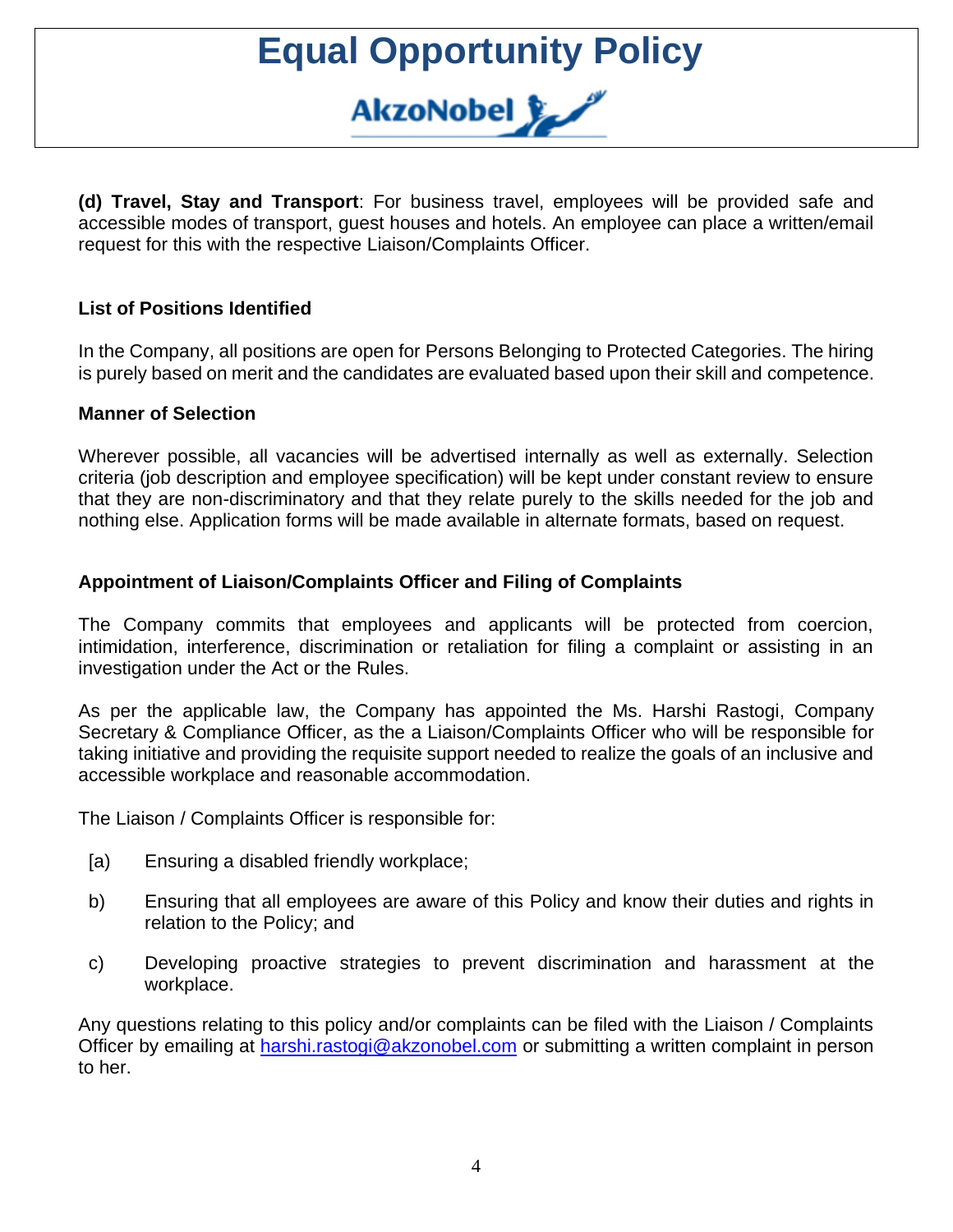#### **Special Leave**

If employees need any additional leaves for a reason related to their disability, they should make an application to the manager and the request will be evaluated based on the reasons and other relevant considerations.

#### **Training and Career Development**

The Company will endeavour to provide course materials meant for orientation and training in accessible formats on request. Any requests for reasonable accommodation, such as assistive aids, accessible training venue, accessible materials, interpreter etc. should be submitted at least one week before the scheduled date of the orientation/training.

If employees acquire disability during their work tenure, the Company will endeavor to extend appropriate support including assistance to overcome the disability (medical support - as possible), extending possible assistance to seek alternate roles/jobs within the organization as possible.

#### **Disability Questionnaire**

The Company is required by the Disability Law to keep records of its employees with disabilities. Therefore, all employees will be asked to fill a survey in order to give information regarding any disability that they may have. There would be an e-mail communication circulated along with the survey, to ensure compliance with the law. Employees can edit the information at any time during their tenure of work with the Company. Employees who acquire disability can also edit and update the answer(s).

Providing any such information about one's disability is strictly voluntary, and refusal to provide information will not subject an employee or applicant to any adverse treatment.

#### **Confidentiality**

All employees and applicants have the right to disclose their gender, gender identity, disability status, HIV/AIDS status, etc. or keep such information private. Any employee desiring to change their name, gender or disability status or any information relating to their medical health in the official records of the Company can send their request to the Liaison/Complaints Officer. All information collected by the Company from Persons Belonging to Protected Categories and others in relation to their protected characteristics will be kept confidential, and will be used in accordance with applicable laws and subject to applicable law and/or the following exceptions: